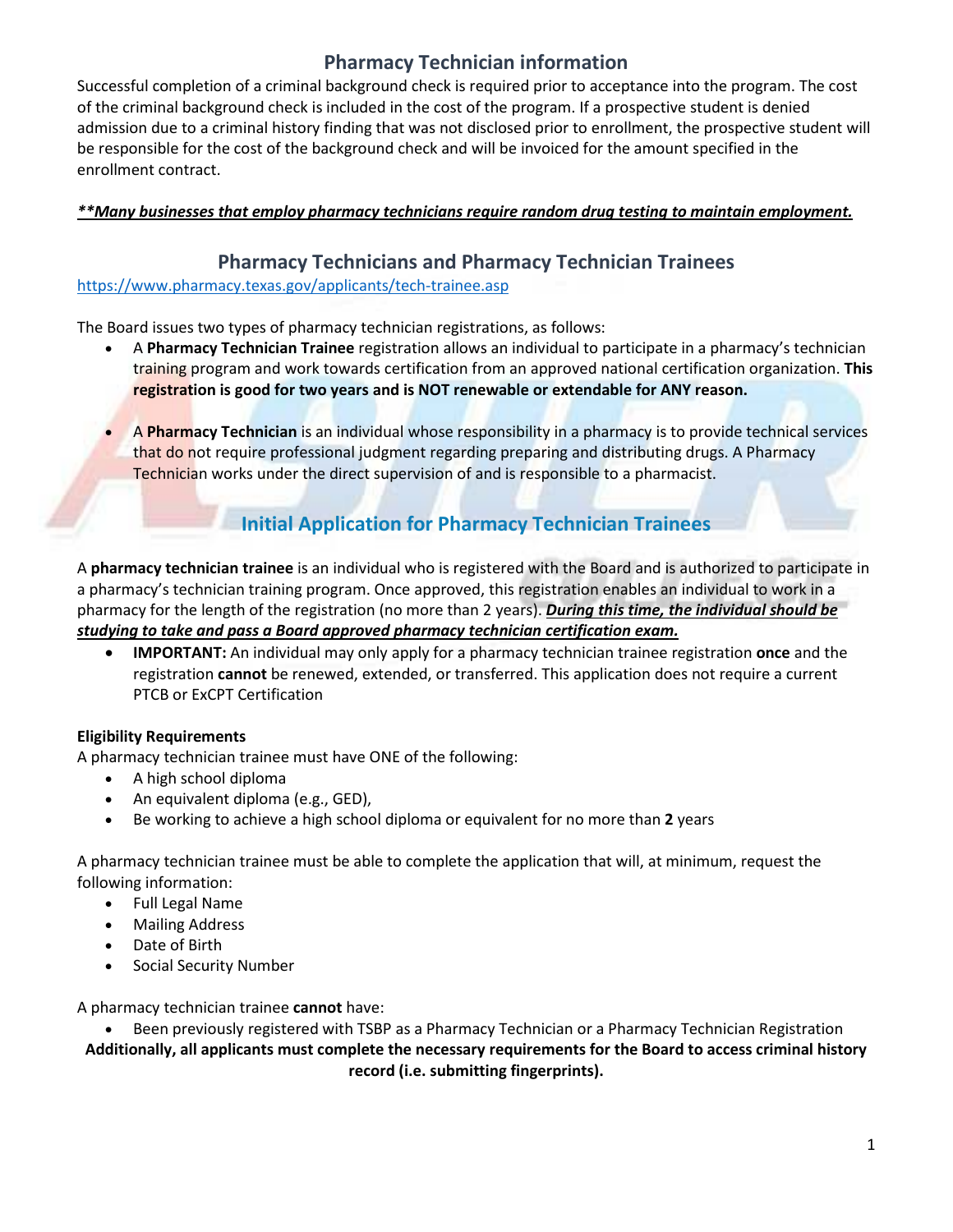#### Application Process

**Step One:** Complete the Online Pharmacy Technician Trainee Application. The applicant must apply with TSBP for an Initial Technician Trainee Application by submitting the appropriate application and fee online. Paid by the Campus. If another party will be paying for your application fee (such as a school, employer, etc.) they will need to use the [Third Party Payer Instructions](https://www.pharmacy.texas.gov/files_pdf/third-party-payer-inst.pdf) for completing the payment portion of the application process.

**IMPORTANT:** Make sure to use your **full legal name** on all parts of the application, as this is the name that will be printed on your registration certificate. Ensure that your social security number is correct as this can cause a delay in processing fingerprints and your application.

**Step Two:** Obtain and Complete the Fingerprint Session with the TSBP Service Code. Upon completing the online application, the applicant must obtain and complete the fingerprinting process with the approved Vendor. Instructions regarding this process are sent in the automatic email once the online application is submitted.

<https://www.pharmacy.texas.gov/applicants/fingerprint-initial.asp>

**NOTE:** There is a separate fee for the Fingerprinting Session that will be obtained by the approved vendor. The fee is generally less than \$50.00. Paid by the Campus.

**Step Three:** Checking the Status of Your Application. Allow a minimum of **SIX** weeks\* for the application to be reviewed and processed. Once approved, a registration number is issued with an ACTIVE status. An applicant can NOT perform ANY Technician Trainee duties until a registration number has been assigned with an active status. Registrations can be verified online using th[e license verification search.](https://www.pharmacy.texas.gov/dbsearch/tech_search.asp)

**\*Any applicant that has any criminal history or prior disciplinary action may have a longer processing time as the application will have to be reviewed by TSBP Enforcement Staff. More information regarding this review can be found unde[r Disclosure of Criminal History.](https://www.pharmacy.texas.gov/criminalhistory.asp) This review may take up several months to be completed.**

Once available, you ma[y print your registration certificate](https://www.pharmacy.texas.gov/certificates/printing/index.asp) from the website.

## **Certified Pharmacy Technician (CPhT) Eligibility Requirements**

#### <https://www.ptcb.org/credentials/certified-pharmacy-technician>

- 1. Completion of a PTCB-Recognized Education/Training Program or equivalent work experience
- 2. Full disclosure of all criminal and State Board of Pharmacy registration or licensure actions
- 3. Compliance with all applicable PTCB Certification policies
- 4. Passing score on the Pharmacy Technician Certification Exam® (PTCE®)

## **Pharmacy Technician Registration**

**A Pharmacy Technician is** *an individual who is registered with TSBP as a pharmacy technician and whose responsibility in a pharmacy is to provide technical services that do not require professional judgment regarding preparing and distributing drugs and who works under the direct supervision of and is responsible to a pharmacist. Before applying for registration, Pharmacy Technicians must take and pass a national certification examination through [Pharmacy Technician Certification Board \(PTCB\)](http://www.ptcb.org/) or the [Exam for the Certification of Pharmacy](http://www.nhanow.com/certifications/pharmacy-technician)  [Technicians](http://www.nhanow.com/certifications/pharmacy-technician) (ExCPT).* 

*The certification must be current (future expiration date). See [www.ptcb.org](http://www.ptcb.org/) or [www.nhanow.com](http://www.nhanow.com/) for certification information.*

*If you have ever had a technician trainee registration, then apply for upgrade from technician trainee to technician process at:* <http://www.pharmacy.texas.gov/Upgradetech.asp>